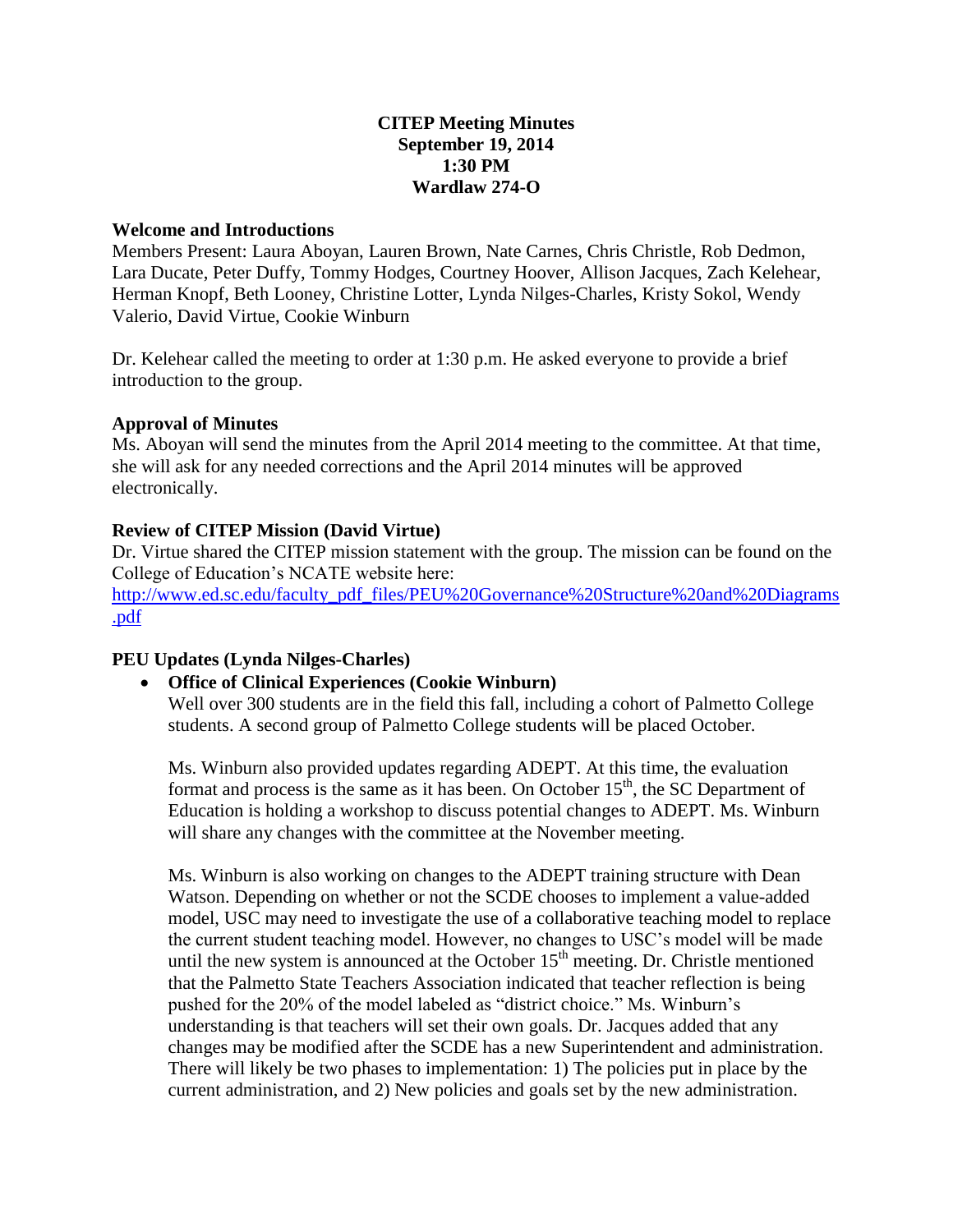Ms. Winburn announced that on October 3<sup>rd</sup> at the Seawell's Conference Center, SCASCD will be hosting a guest speaker and all candidates for state superintendent. This program is open to both in-service and pre-service teachers for \$25.

Dr. Carnes asked how ADEPT impacts SPA reporting, as many SPAs require that ADEPT be program specific. Dr. Lotter asked what the teacher observation instrument will be. Ms. Winburn said its still pending, but it will likely have a  $5<sup>th</sup>$  domain, which shouldn't impact pre-service teachers. She indicated that we will know for sure after the October meeting.

# **Licensure (Lauren Brown)**

# **Student Services (Rob Dedmon)**

Mr. Dedmon shared the recent changes in the Office of Student Services with the committee. Emmie May is retiring at the end of September. Courtney Hoover has been hired to work with online graduate programs and with MAT and MT students. Kristy Sokol has been here since July, and is working with undergraduate programs outside the College of Education. Lauren Brown has taken on all licensure responsibilities.

# **Update on 2013-2014 CITEP Goals (Lynda Nilges-Charles)**

# **ADEPT Training (Cookie Winburn)**

Ms. Winburn said that two Coaching Teacher trainings have been held, and that they have received good feedback. Dr. Christle said she is waiting on the formal survey analysis, but based on the anecdotal evidence, she would like to require all of her new coaching teachers to attend a training session. She would like to have it offered once a year, preferably in August.

Dr. Lotter asked if an additional session could be held in December because secondary programs don't necessarily know who their coaches are for the year prior to the fall semester. Dr.Nilges-Charles asked how many coaching teachers had attended the training. Ms. Winburn said that there were about 25 at their last session. Dr. Nilges-Charles suggested that if there was a way to pay for substitutes in the school so teachers could attend, it might increase attendance. Ms. Winburn said that she will look into the logistics of doing so. If that were the case, there would need to be multiple trainings, so that there were no more than 50 people at any session. Sessions could be organized by districts, and possibly opened up to university supervisors as well.

# **SPA Reports (Laura Aboyan)**

All reports were submitted on September  $15<sup>th</sup>$ . Results should be announced in 4-5 months. Dr. Nilges-Charles asked about only having one administration of data. Dr. Jacques said that we have to have the recognition from SPA, so we'll have to continue to submit data. Dr. Nilges-Charles asked for an update on the status of the electronic assessment system. Dr. Jacques said that we are waiting on a potential grant to come through so that we can work through the funding issues.

# **Updated syllabi to reflect Common Core State Standards**

Dr. Kelehear said that CCSS is no longer the driving force in the state. The new emphasis will be on career and college readiness. Standards are currently being developed to address these areas. Dr. Jacques said the SCDE is now using the term the "New State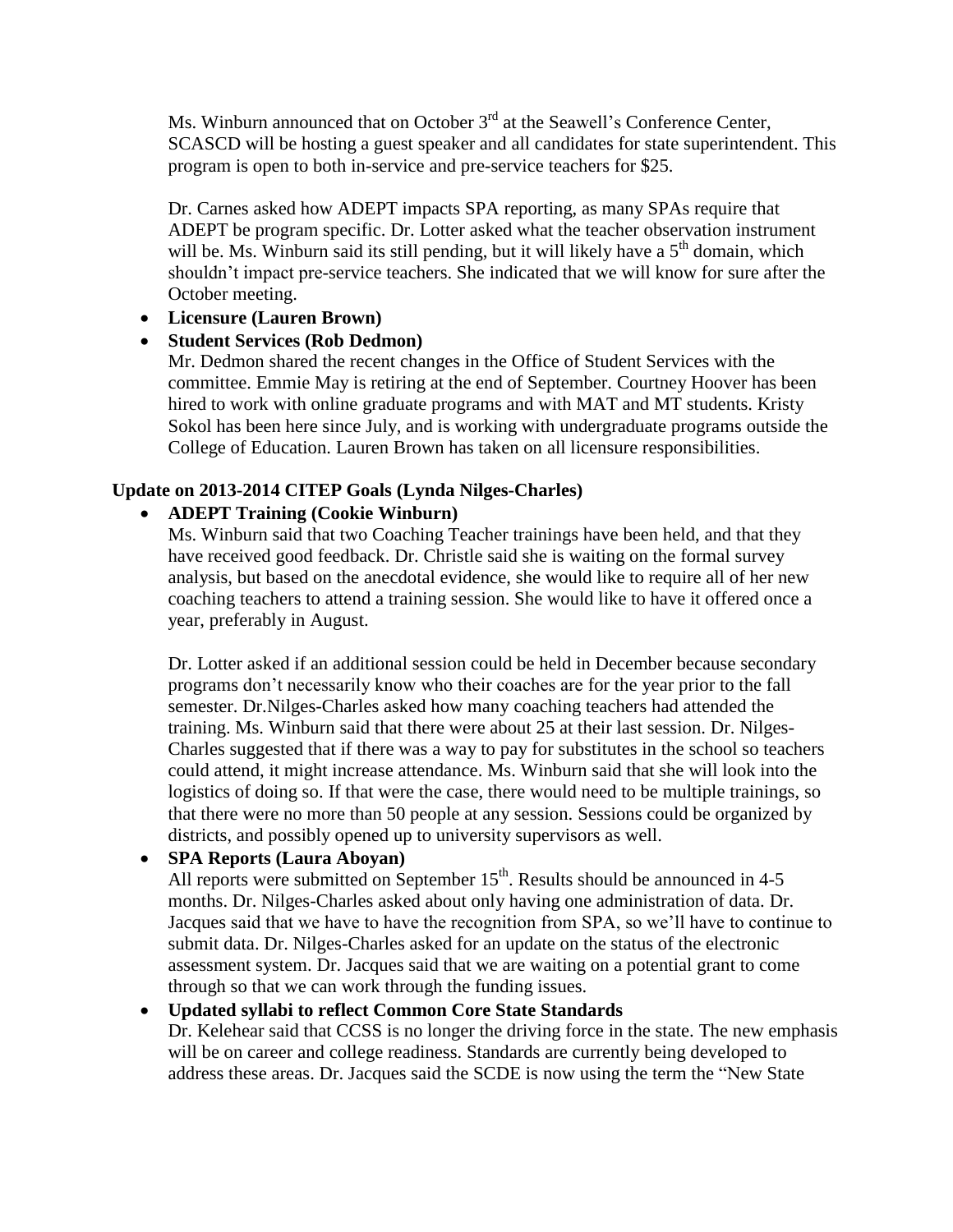Standards." It is expected that the New State Standards will be released for ELA and Math in March 2015.

### **Updates from the SC Department of Education (David Virtue)**

### **GPA Requirement (Rob Dedmon)**

The SCDE is now requiring a 2.75 GPA for admission to undergraduate teacher education programs. This requirement is being phased in over two years. Students admitted to USC in 2014-15 need a 2.6 to be admitted to the professional program. Students admitted to USC from Fall 2015 forward will need a 2.75 to be admitted to the professional program. Dr. Lotter asked how this impacts MT students. Mr. Dedmon said graduate programs must have admission standards similar to other graduate programs at USC. He is currently working on bulletin updates to reflect these changes.

There are similar issues for transfer student admissions to the degree program. Mr. Dedmon suggests that degree admission requirements for transfer students be set to a 2.5. Transfer students will still be required to have a 2.75 for professional program admission. State policy says that 5% of the total students admitted to the professional program may be admitted through a petitioning process if their GPA is between 2.5 and 2.75. Dr. Knopf asked how this might change as Palmetto College grows. How will we determine who the 5% will be, will there be a deadline, etc. He also asked if some of those 5% need to be allotted to non-COE programs. Dr. Duffy wanted to know how this will impact access and diversity across programs.

### **Praxis II Exam Changes (Rob Dedmon)**

Mr. Dedmon provided a handout with alisting of new exams and passing scores. Ms. Brown asked committee members to direct students to the "prepare" page on the ETS website for study guides and other preparation materials. Dr. Hodges asked if we are able to influence which tests are adopted by the SCDE. He is concerned about the emphasis on content rather than pedagogy. Dr. Jacques said she would provide additional information as needed. Dr. Christle asked about availability of testing and sites. Dr. Jacques said she would work with Mr. Dedmon to speak to ETS client relations about test availability. Dr. Knopf suggested that we rent space in the College of Education to ETS so our students can take the exams here.

#### **ADEPT Training (Cookie Winburn)**

#### **Read to Succeed (David Virtue)**

Dr. Virtue discussed the impacts of the Read to Succeed legislation on in-service and preservice teachers. It appears that there will be requirements across all areas, not just early childhood, elementary, middle level, and secondary. Pre-service guidelines will be issued on October 1<sup>st</sup>. Dr. Virtue will update the committee in November about how these guidelines will impact other content areas. Curriculum changes need to be in place by the 2016-17 academic year. Changes will need to be approved by faculty senate by December 2015. Program areas will need to make recommendations for changes by fall 2015. Any proposed changes will need to be approved by CHE by end of spring 2015. Dr. Kelehear will work with the committee administrative team to submit a timeline and information about how this impacts non-COE programs for Read to Succeed changes. The team will contact the SCDE for clarification. Dr. Knopf asked how this will impact